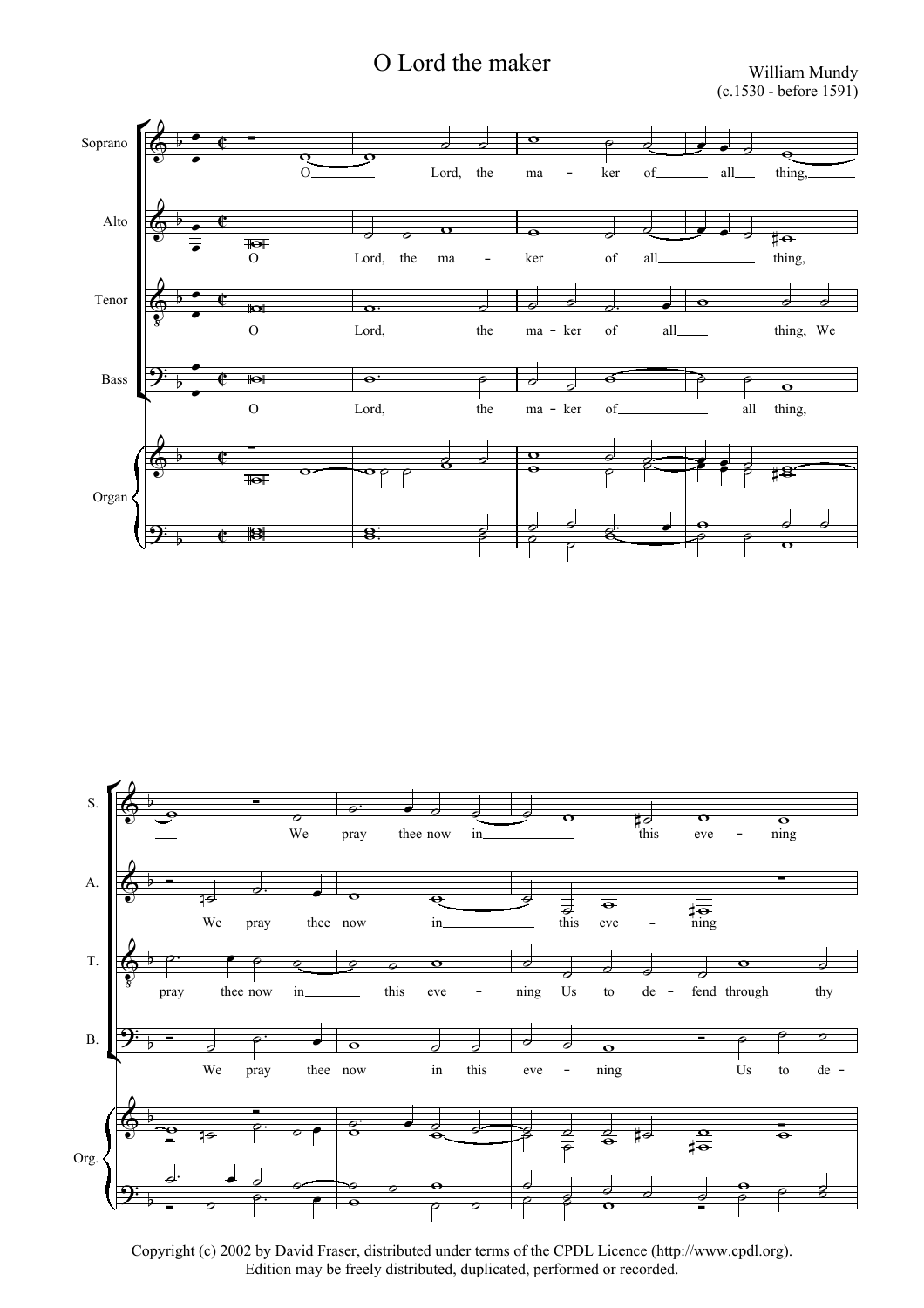

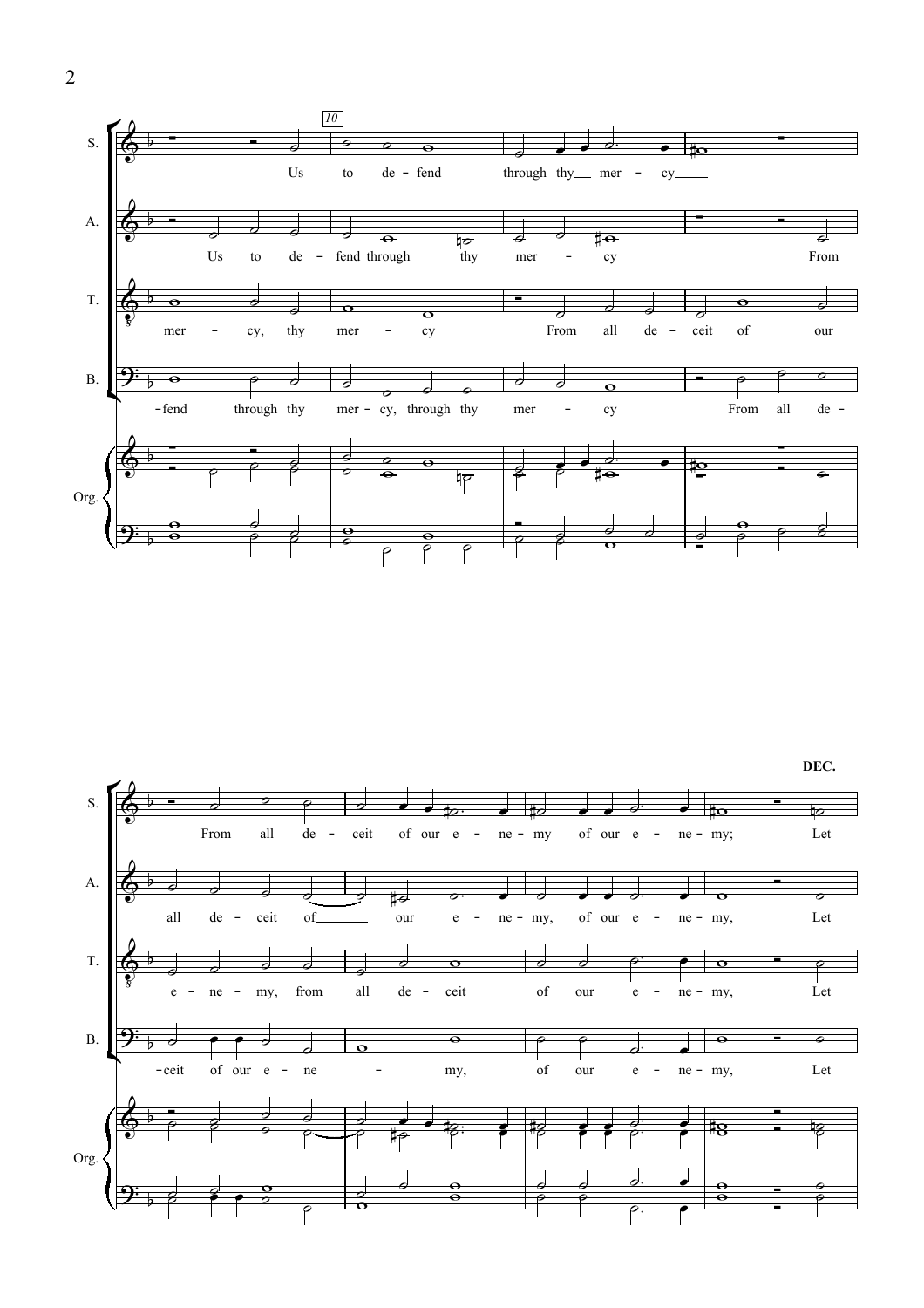



3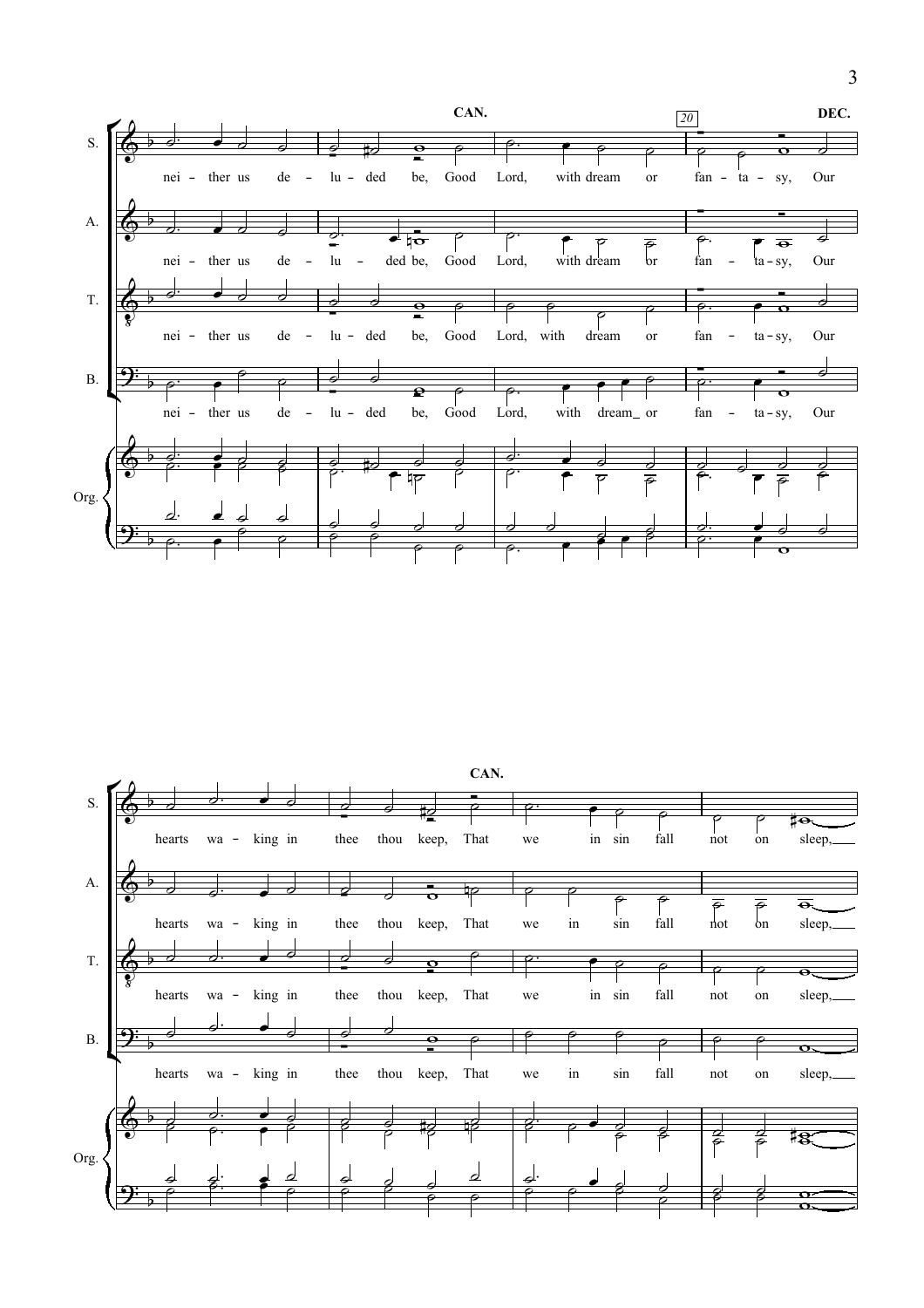



4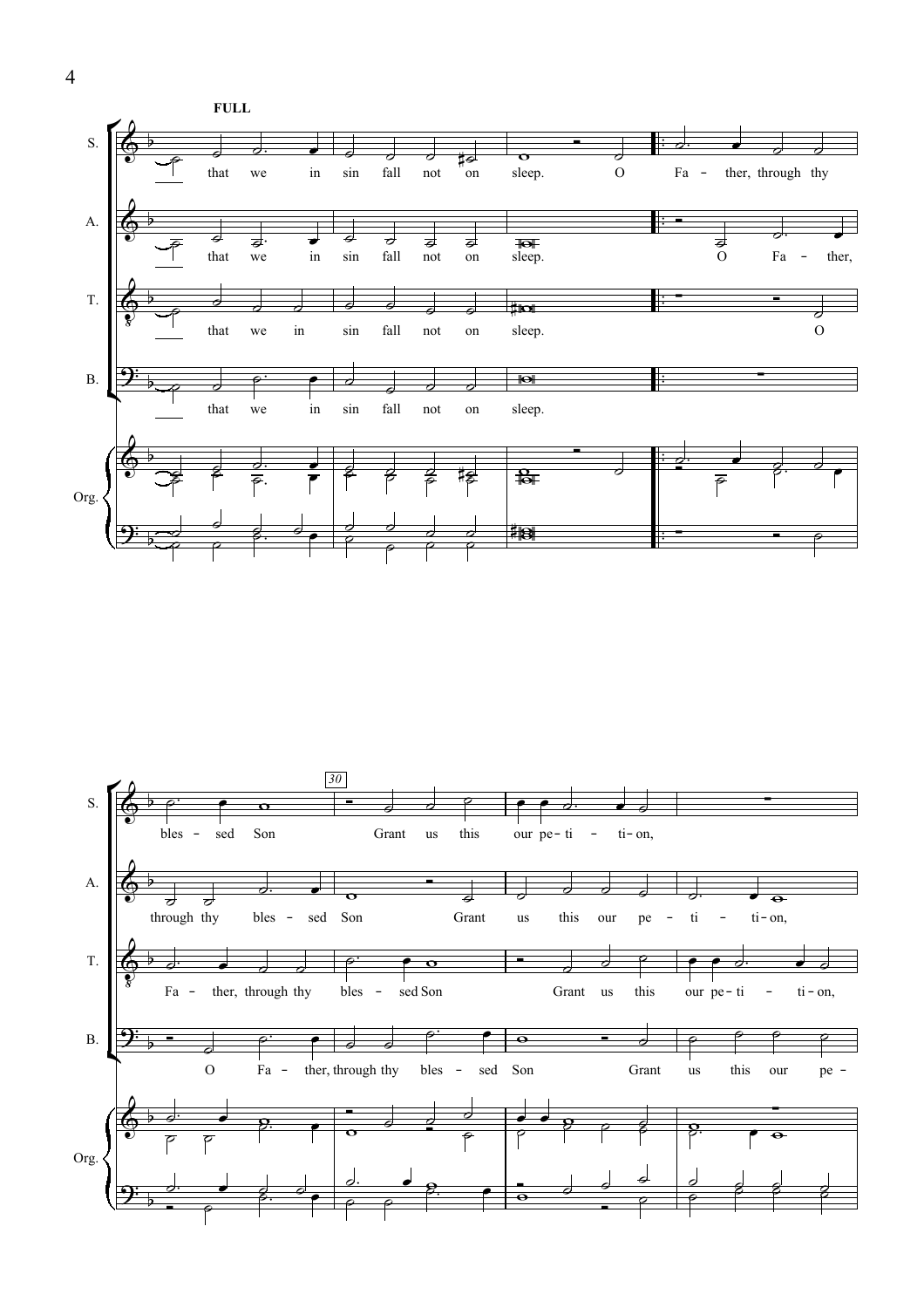